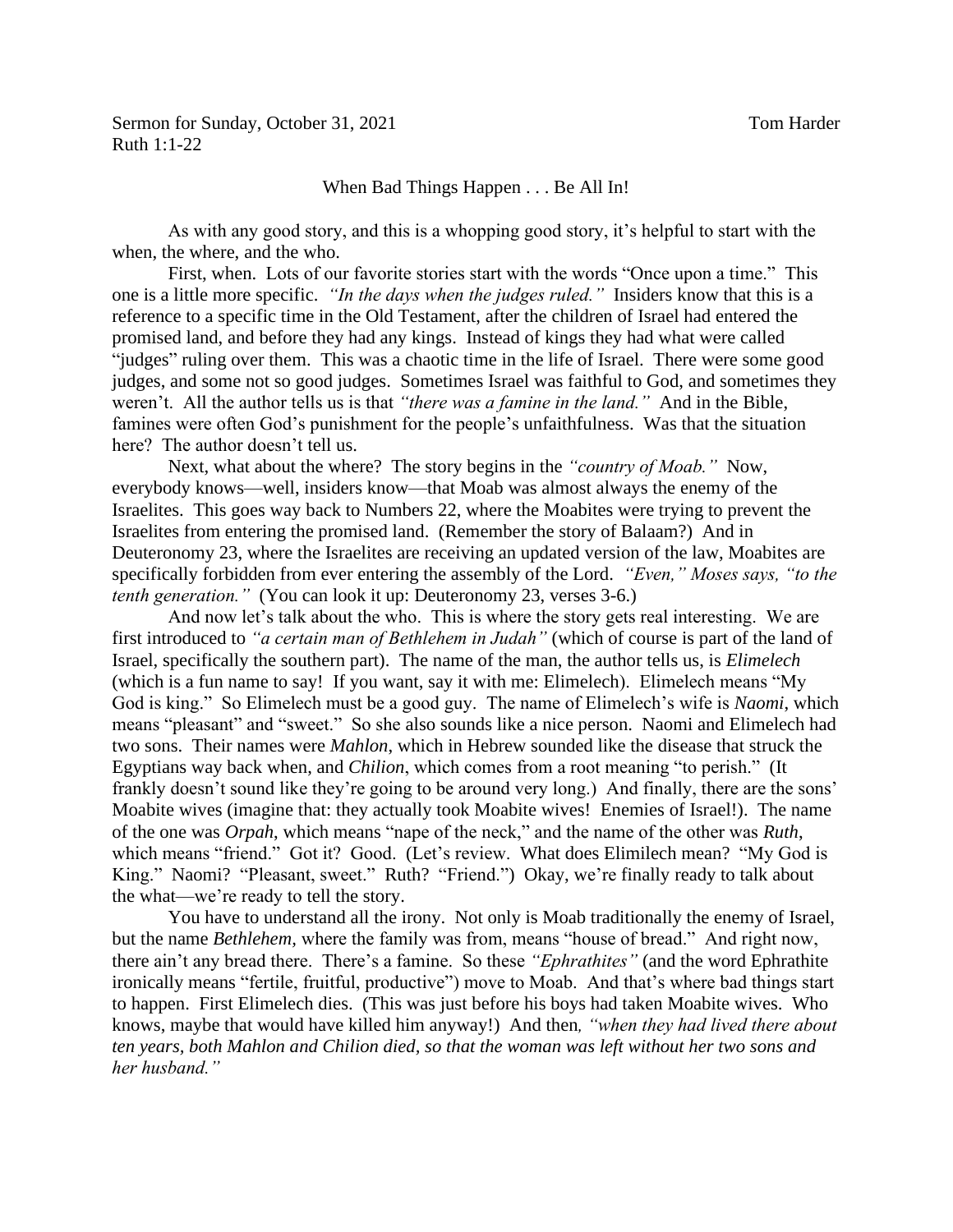Do you know what this means? Naomi now has nothing. Without her husband and sons, she has no property. She has no status. All she has are her two Moabite daughters-in-law. Who also have nothing.

What do you do when bad things happen? What do you do when you almost die from a brain bleed, and then you begin losing your eyesight, and then you fall down an entire flight of stairs, fracturing your shoulder and two ribs, right before you were planning to move? What do you do when your car loses traction on a gravel road, and you are thrown out of it, severely injuring your spinal cord, leaving you partially paralyzed? And you have a wife and three young sons? Bad things happen. A lot.

Back to our story, did you notice that while verses 1-5 focus on the men, starting with verse 6 the focus is all on the three powerless women? (I told you it was a whopping good story!)

Naomi had heard that the famine had finally lifted back home in Bethlehem (or as the writer puts it, *"the Lord had considered his people and given them food.*") She weighed her meager options, and decided her best option—or maybe only option—was to return to Bethlehem. Which hopefully was once again "the house of bread." At first Orpah and Ruth accompany her. But then Naomi tells them that, no, they should go back to their own people in Moab. What she actually said was, *"Go back each of you to your mother's house*." Not "your father's house," which is what readers and hearers of this story would have expected. The story of Ruth is very unusual in the Old Testament in how it highlights the important—indeed vital, if often overlooked—role of women.

There was a law at the time, called "the Law of Levirate marriage," that said if a woman becomes a widow, but has no children, then her deceased husband's brother must marry her, and include both her and any children they may have in his household and entitled to his property. (You can look that up: Deuteronomy 25:5-10) The problem was, as Naomi points out, Mahlon and Chilion had no more brothers. And there aren't going to be any more brothers. She is too old to have any more children. Their best hope is to return to their homeland, and try to find themselves husbands there. *"Turn back, my daughters . . . it has been far more bitter for me than for you, because the hand of the Lord has turned against me."*

With a heavy heart, Orpah grudgingly goes back. She is the obedient one, the compliant one, the socially acceptable one. But Ruth refuses. She is the stubborn, strong-willed one. We heard her poetic speech to Naomi. It's the only part of the Book of Ruth most people remember. Taken out of context, they're great words for a wedding. But in this context, they are words of indignant refusal to go back on her previous commitments—to Naomi's son, and to Naomi herself. *"Where you go, I will go; where you lodge, I will lodge*." She had already decided. *"Your people [are] my people"* (no future tense here!). *"Your God [is] my God."* Ruth was "all in."

With Eric and Danielle's permission, I share that after he had had his accident and had begun the long journey toward rehabilitation, a fundraiser had been planned for them. And tshirts were made that said "Be all in." [Show t-shirt.] That, at least in part, was Eric and Danielle's commitment to one another, or rather, their renewed commitment, following the one they made on their wedding day. It was their family's commitment to one another. Including